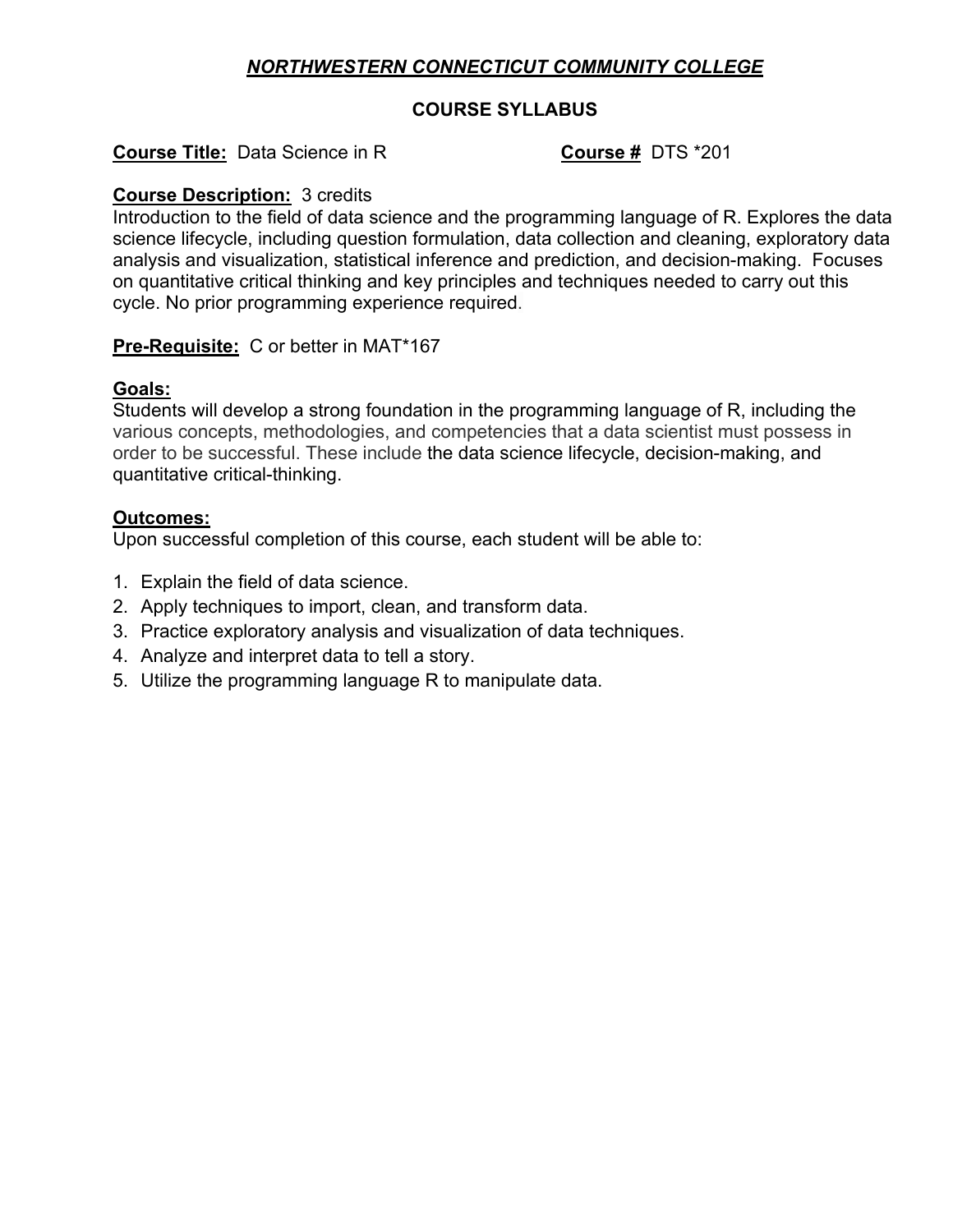# *NORTHWESTERN CONNECTICUT COMMUNITY COLLEGE Fall 2020*

**Course:** Data Science in R **Meeting Days/Times:** Online **Instructor:** Prof. Crystal Wiggins **Communication: Office Hours:** Online via MS Teams

**Course Number:** DTS\*201-01 (CRN 3266)

MS Teams Chat (See Blackboard for information) Email cwiggins@nwcc.edu

# **Resources:**

**DataQuest:** www.dataquest.io **(FREE)**

 **RStudio**: This course will use RStudio. We will be using the cloud-based version (rstudio.cloud) however you can also use the downloadable version of RStudio (instructions on how to download will be given during the course). **(FREE)**

**Course Overview:** See "Course Overview" document posted under "Syllabus & Course Overview" in the Blackboard menu. The Course Overview is a quick guide to assignments, exams, and projects and their due dates.

# **Grading Policy**

The semester grade will be calculated as follows:

| <b>Intro Discussion Posts</b> | 5%  |
|-------------------------------|-----|
| Miscellaneous Assignments     | 15% |
| DataQuest Missions            | 20% |
| DataQuest Projects            | 30% |
| <b>Final Project</b>          | 30% |

**Final Project:** The final project will be announced and explained on Blackboard.

**Grading** will be in accordance with the college catalog as follows:

|        | Percentages |    |           |
|--------|-------------|----|-----------|
| A      | $93 - 100$  | C- | $70 - 72$ |
| А-     | $90 - 92$   | D+ | $67 - 69$ |
| B+     | $87 - 89$   | D  | $63 - 66$ |
| B      | $83 - 87$   | D- | $60 - 62$ |
| B-     | $80 - 83$   | F  | below 60  |
| C+     | $77 - 79$   |    |           |
| $\cap$ | 73 – 76     |    |           |

**Attendance:** You are expected to check blackboard, including MS Teams, **at least 3** times a week.

# **Online Policies—Netiquette**

If you were attending an on-ground class, I would make you aware of behavior expectations (cell phones are shut off, common courtesy toward your classmates, etc). Online courses can be a bit more tricky. There is a tendency to "hide" behind the computer and emails, and often, things get said in emails or discussion posts that you might otherwise not have said if you were face to face. So please, *THINK BEFORE YOU POST*. Ask yourself if what you are about to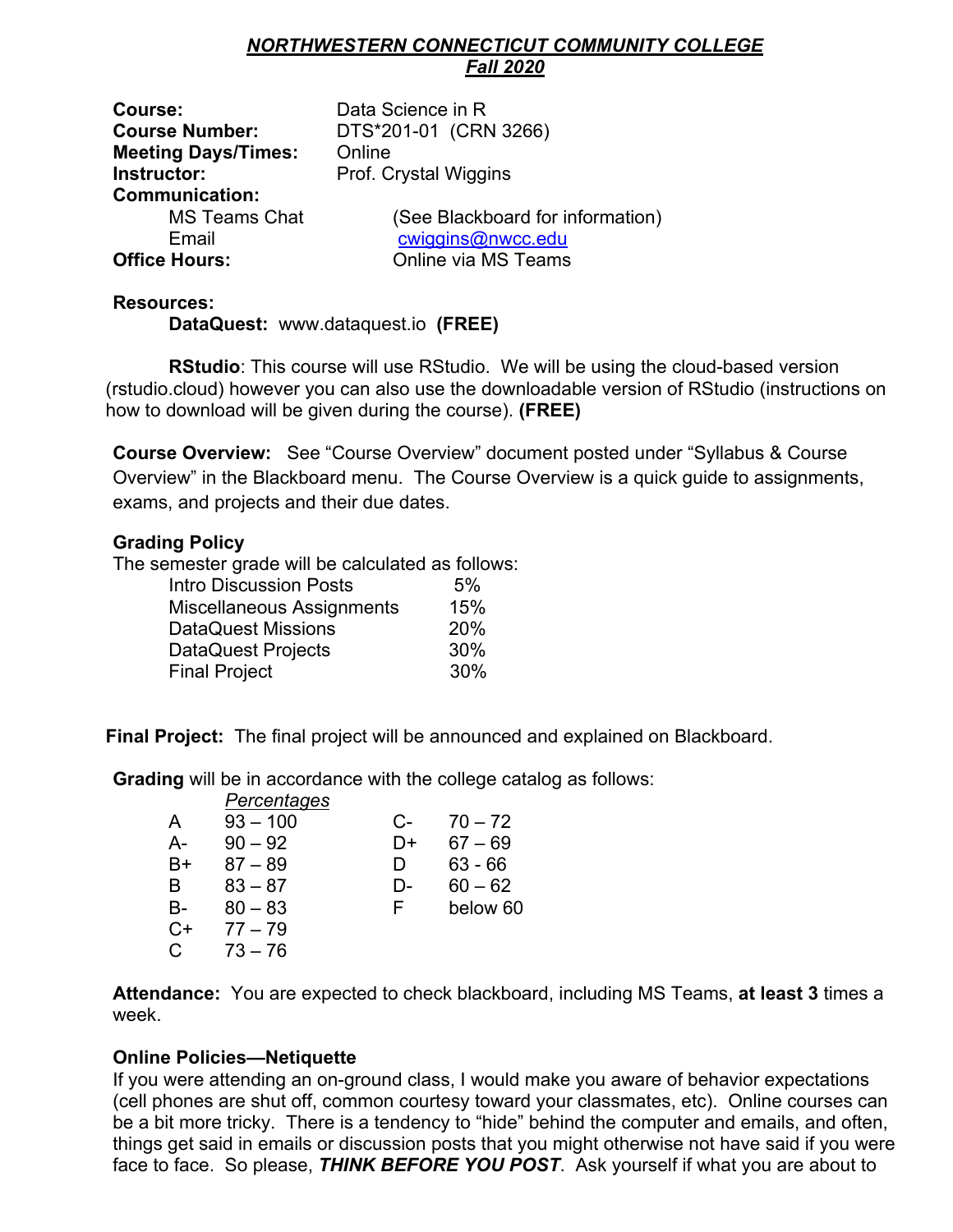post or email is something you would say to me or a classmate in person; *if you wouldn't say it in person, then don't post/email it!* Remember, EVERYONE can see what you post on the Discussion Board! If you have something of a more personal nature to discuss with me, feel free to message me via BlackBoard Messenger.

| Week           | <b>Dates</b>  | Topic                                                | Assignments                                 | Due Dates             |
|----------------|---------------|------------------------------------------------------|---------------------------------------------|-----------------------|
| $\mathbf{0}$   | $8/26 - 8/30$ | Intro to Data Science and                            | > Intro Post - Discussion Board             | Sunday                |
|                |               | DataQuest                                            | > DataQuest Account                         | $8/30$ by             |
|                |               |                                                      |                                             | 11:59 PM              |
| $\mathbf{1}$   | $8/31 - 9/6$  | DataQuest - Intro to R:                              | > Complete DQ Intro to R courses            | Sunday 9/6            |
|                |               | 1. Intro to Data Analysis in R                       | 1 & 2                                       | by 11:59 PM           |
|                |               | (You do NOT need to install                          |                                             |                       |
|                |               | RStudio, we will be using                            |                                             |                       |
|                |               | RStudio Cloud)                                       | > Project: Investigating COVID-             | Sunday                |
|                |               |                                                      | <b>19 Virus Trends</b>                      | $9/13$ by             |
|                |               | Data Structures in R<br>2.                           |                                             | 11:59 PM              |
|                |               | Lecture: RStudio Cloud                               |                                             |                       |
|                |               | Basics & how to export a                             |                                             |                       |
|                |               | project to submit in                                 |                                             |                       |
|                |               | <b>Blackboard</b>                                    |                                             |                       |
| $\overline{2}$ | $9/7 - 9/13$  | DataQuest Project:                                   | >Complete DQ Project:                       | Sunday                |
|                |               | <b>Investigating COVID-19</b><br><b>Virus Trends</b> | <b>Investigating COVID-19 Virus</b>         | $9/13$ by<br>11:59 PM |
|                |               |                                                      | <b>Trends</b><br>Submit in Blackboard under |                       |
|                |               |                                                      | "Project Submissions"                       |                       |
| 3              | $9/14 - 9/20$ | DataQuest - Intro to R:                              | > Complete DQ Intro to R courses            | Sunday                |
|                |               | 3. Control Flow, Iteration                           | 3 & 4                                       | $9/20$ by             |
|                |               | and Functions in R                                   |                                             | 11:59 PM              |
|                |               | (skip Guided Project)                                |                                             |                       |
|                |               | 4. Specialized Data                                  |                                             | Sunday                |
|                |               | Processing in R                                      |                                             | $9/27$ by             |
|                |               | (skip Guided Project)                                |                                             | 11:59 PM              |
| $\overline{4}$ | $9/21 - 9/27$ | DataQuest - Data                                     | > Complete DQ Course: Data                  | Sunday                |
|                |               | Visualization in R:                                  | Visualization in R                          | $9/27$ by             |
|                |               | 1. Data Visualization in R                           |                                             | 11:59 PM              |
|                |               |                                                      | >Project: Analyzing Forest Fire             |                       |
|                |               |                                                      | Data                                        |                       |
| 5              | $9/28 - 10/4$ | DataQuest Project:                                   | > Complete DQ Project:                      | Sunday                |
|                |               | <b>Analyzing Forest Fire Data</b>                    | Analyzing Forest Fire Data -                | $10/4$ by             |
|                |               |                                                      | Submit in Blackboard under                  | 11:59 PM              |
|                |               |                                                      | "Project Submissions"                       |                       |
| 6              | $10/5 -$      | DataQuest - Data Cleaning in                         | > Complete DQ Course: Data                  | Sunday                |
|                | 10/11         | R:                                                   | Cleaning in R                               | $10/11$ by            |
|                |               | 1. Data Cleaning in R                                |                                             | 11:59 PM              |
|                |               | (skip Guided Project)                                |                                             |                       |
| $\overline{7}$ | $10/12 -$     | DataQuest - Data Cleaning in                         | > Complete DQ Course: Data                  | Sunday                |
|                | 10/18         | R:                                                   | Cleaning in R: Advanced                     | $10/18$ by            |
|                |               | 2. Advanced                                          |                                             | 11:59 PM              |